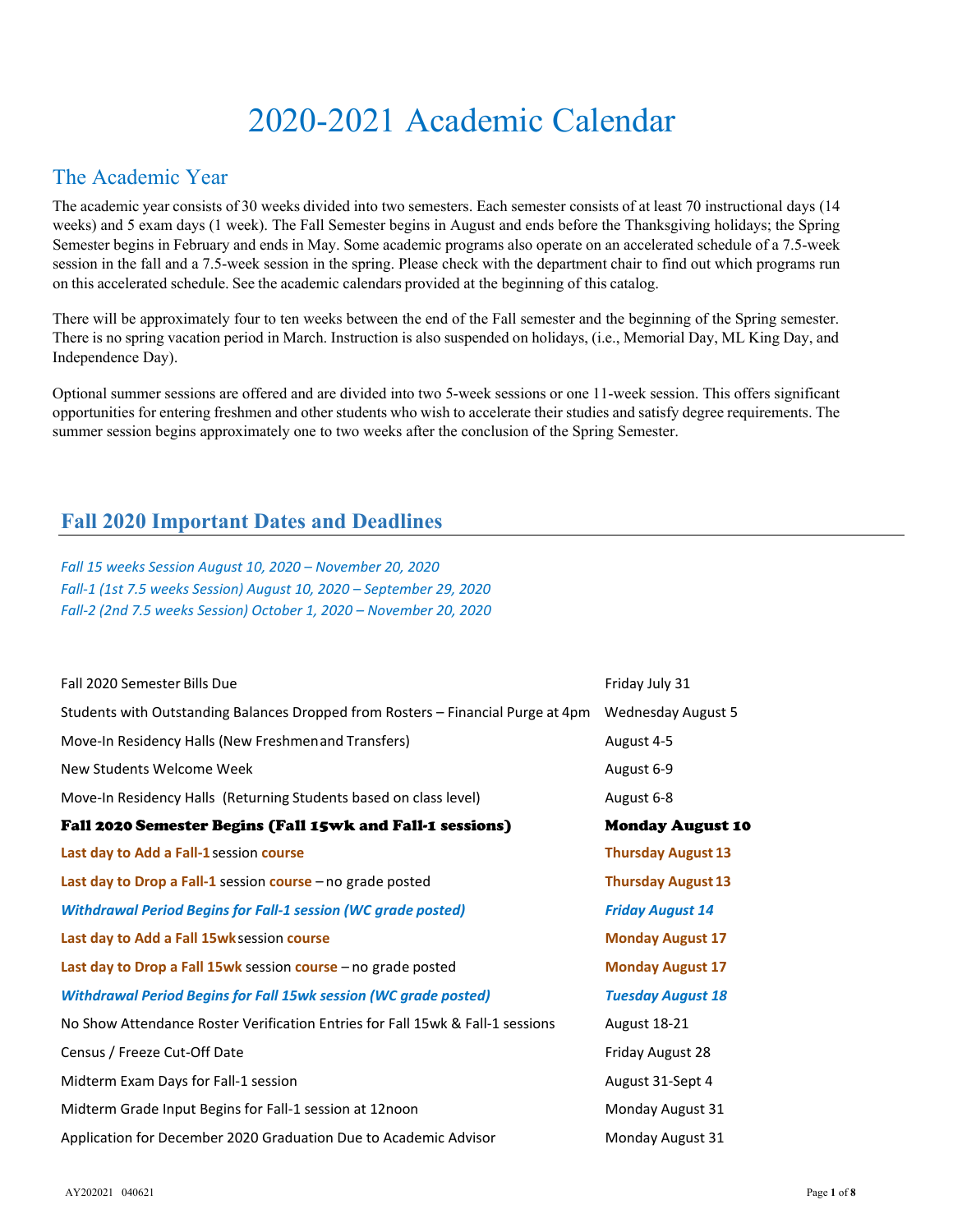# Midterm Exam Days for Fall 15wk session September 16-22 Midterm Grade Input Begins for Fall15wk session Wednesday September 16 Application for May 2021 or August 2021 Graduation Due to Academic Advisor Friday September 18 Last Day of Regular Classes for Fall-1 session Number 23 and Number 23 and Number 23 and Number 23 and Number 23 Final Exam Days for Fall-1 session September 24-29 Midterm Grade Input Ends for Fall 15wk session at 10am Monday September 28 Fall-1 2020 Session Ends Tuesday September 29 Finals Grade Input Begins for Fall-1 session at 12noon Tuesday September 29 Fall-2 2020 Session Begins Thursday October 1 2021 Section Schedules Due (Winterim & Spring) from Dept Chairs to Provost Friday October 2 **Last day to Add a Fall-2**session **course Tuesday October 6 Last day to Drop a Fall-2** session **course** – no grade posted **Tuesday October 6** Finals Grade Input Ends for Fall-1 sessionat 10am Tuesday October 6 *Withdrawal Period Begins for Fall-2 session (WC grade posted) Wednesday October 7* No Show Attendance Roster Verification Entries for Fall-2 session October 7-9 Teacher Evaluation Period Begins Monday October 12 2021 Course Schedules Available for Preview on Self-Service Monday October 12 *Withdrawal Period Ends for Fall-15 session at 4pm (WC grade posted) Thursday October 15* Academic Advisement and 2021 Registration Authorization Begins for Students Monday October 19 Midterm Exam Days for Fall-2 session Controller Controller Controller Controller Controller 22-27 Midterm Grade Input Begins for Fall-2 session at 12noon Thursday October 22 Teacher Evaluation Period Ends Friday October 23 **2021 Winterim & Spring Registration Begins for Continuing Students Monday October 26**  Midterm Grade Input Ends for Fall-2 session at 10am Tuesday October 27 *Withdrawal Period Ends for Fall-2 session at 4pm (WC grade posted) Thursday October 29* Outstanding Incomplete ("I") Grades Converted to "F"s Friday October 30 **2021 Winterim & Spring Registration Begins for Incoming Freshmen Monday November 9**  Last Day of Regular Classes Fall-15wk and Fall-2 Sessions Friday November 13

Final Exam Week for Fall-15wk and Fall-2 Sessions November 16-20 Finals Grade Input Begins for Fall-15wk and Fall-2 Sessions at 12noon Monday November 16 Fall 2020 Semester Ends (Fall-15wk and Fall-2 sessions) Friday November 20 Residence Hall Occupancy Ends (Halls Close at 6pm) Friday November 20

Final Grade Input Ends for Fall-15wk and Fall-2 sessions at 10am Monday November 30 Fall Degree Conferral Postings Completed by the Registrar's Office Friday December 11

Midterm Grade Input Ends for Fall-1 session at 10am Number 2014 10am Wednesday September 9

*Withdrawal Period Ends for Fall-1 session at 4pm (WC grade posted) Friday September 11*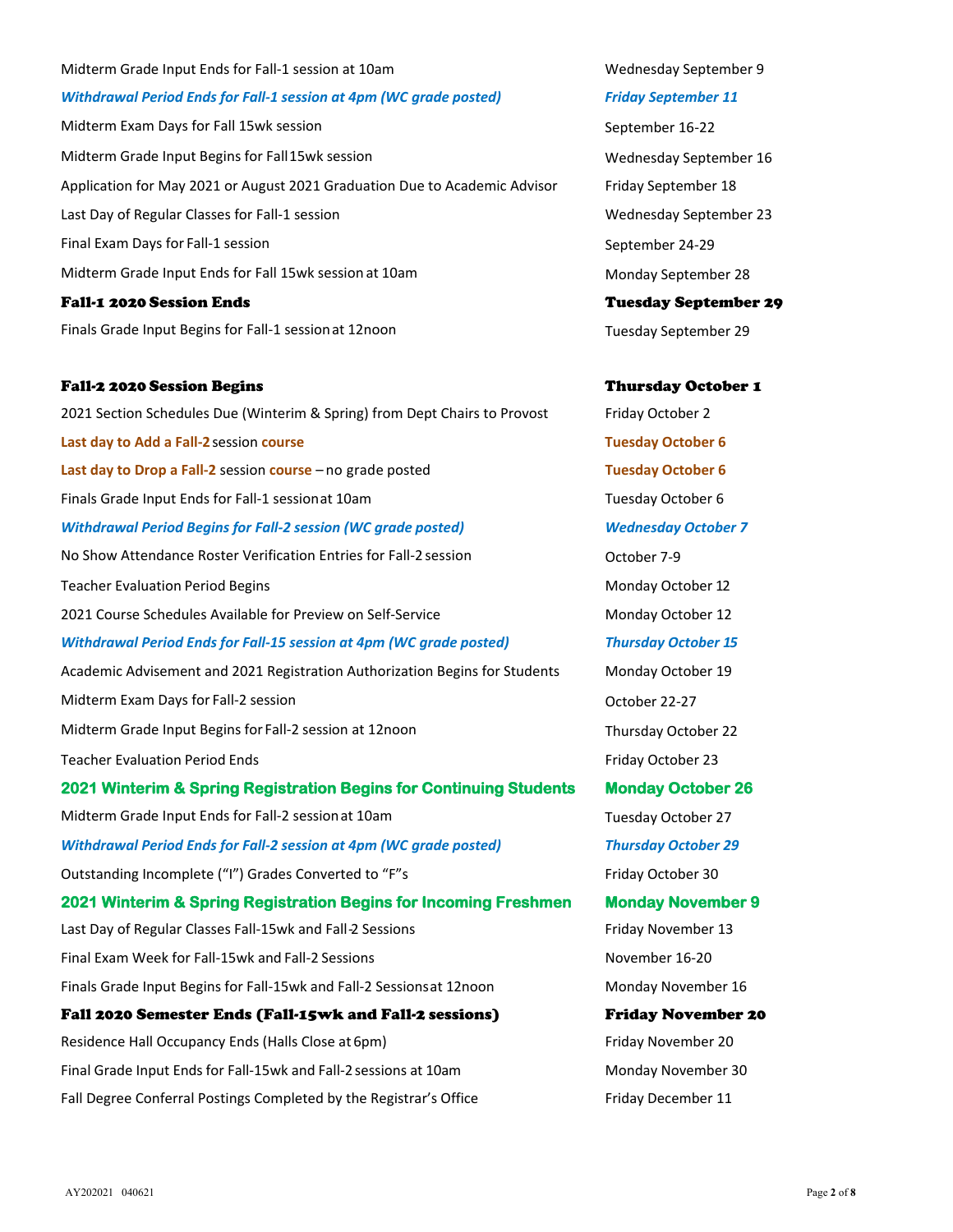### **Winterim 2021 Important Dates and Deadlines**

*Winterim (4 weeks) December 14, 2020 - January 8, 2021*

| <b>2021 Winterim Registration Begins</b>                                          | <b>Monday October 26</b>     |
|-----------------------------------------------------------------------------------|------------------------------|
| Winterim 2021 Semester Bills Due                                                  | Friday December 4            |
| Students with Outstanding Balances Dropped from Rosters - Financial Purge at 4 pm | <b>Tuesday December 8</b>    |
| <b>Winterim 2021 Session Begins</b>                                               | <b>Monday December 14</b>    |
| Last day to Add a Winterim session course                                         | <b>Tuesday December 15</b>   |
| Last day to Drop a Winterim session course - no grade posted                      | <b>Tuesday December 15</b>   |
| <b>Withdrawal Period Begins for Winterim session (WC grade posted)</b>            | <b>Wednesday December 16</b> |
| No Show Attendance Roster Verification Entries for Winterim                       | December 16-18               |
| Midterm Exam Days for Winterim session                                            | December 22-24               |
| Midterm Grade Input Begins for Winterim at 12 noon                                | <b>Tuesday December 22</b>   |
| Christmas Holiday (No Classes)                                                    | Friday December 25           |
| <b>Winterim Classes Resume</b>                                                    | Monday December 28           |
| Midterm Grade Input Ends for Winterim at 10 am                                    | Monday December 28           |
| <b>Withdrawal Period Ends for Winterim session at 4pm (WC grade posted)</b>       | <b>Tuesday December 29</b>   |
| New Year's Holiday (No Classes)                                                   | Friday January 1, 2021       |
| Winterim Classes Resume                                                           | Monday January 4             |
| Last day of Regular classes Winterim session                                      | Wednesday January 6          |
| Final Exam Days for Winterim session                                              | January 7-8                  |
| Finals Grade Input Begins for Winterim at 12 noon                                 | Thursday January 7           |
| <b>Winterim 2021 Session Ends</b>                                                 | <b>Friday January 8</b>      |
| Finals Grade Input Ends for Winterim at 10 am                                     | Tuesday January 12           |

### **Spring 2021 Important Dates and Deadlines**

*Spring 15 weeks Session February 1, 2021 – May 14, 2021 Spring-1 (1st 7.5 weeks Session) February 1, 2021 – March 23, 2021 Spring-2 (2nd 7.5 weeks Session) March 25, 2021 – May 14, 2021*

### **2021 Spring Registration Begins Monday October 26 April 2021 Spring Registration Begins Monday October 26 April 2021 Spring April 2021 Spring April 2021 Spring April 2021 Spring April 2022 Spring April 2022 Spring April 2**

Spring 2021 Semester Bills Due **Friday January 15 Friday January 15 Friday January 15** Martin Luther King Day Holiday (School Closed) Monday January 18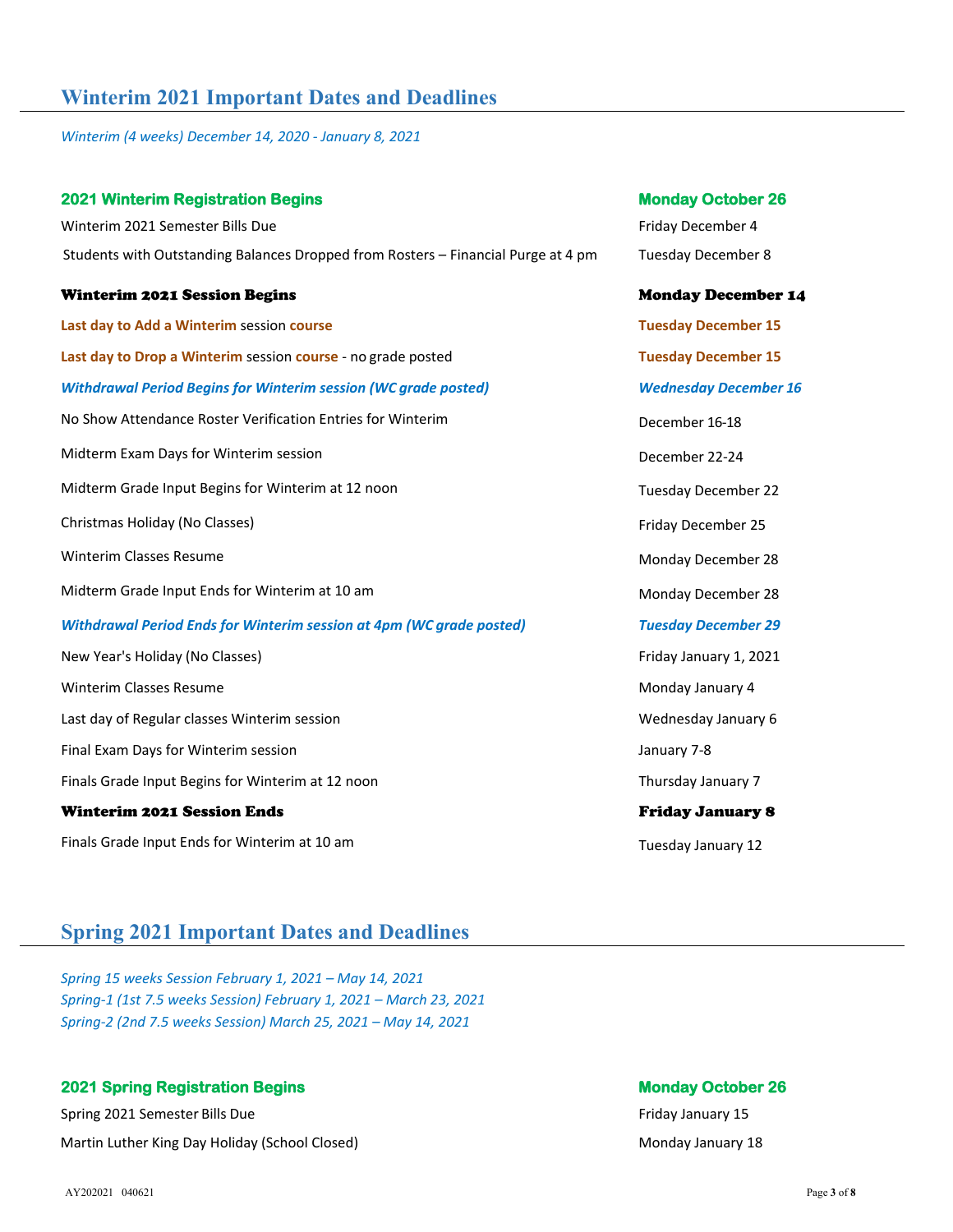Move-in Residence Halls (New Students) and the students of the students of the students of the students of the students of the students of the students of the students of the students of the students of the students of the Move-in Residence Hall (Returning Students) and the students of the students of the students of the students of the students of the students of the students of the students of the students of the students of the students o Spring 2021 Semester Begins (Spring 15wk and Spring-1 sessions) Monday February 1 **Last day to Add a Spring-1** session **course Thursday February 4 Last day to Drop a Spring-1** session **course** - nograde posted **Thursday February 4** *Withdrawal Period Begins for Spring-1 session (WC grade posted) Friday February 5* **Last Day to Add a Spring 15wk** session **course Tuesday February 9 LastDaytoDrop a Spring 15wk** session**course**-nogradeposted **Tuesday February 9** *Withdrawal Period Begins for Spring-15wk session (WC grade posted) Wednesday February 10* No Show Attendance Entries by Faculty for Spring 15wk & Spring-1 sessions February 10-16 No Show Attendance Roster Verification Completed for Spring 15wk & Spring-1 February 17-19 Application for August or December 2021 Graduation Due to Academic Advisor Friday February 19 Census Freeze Cut Off Date November 22 and 20 and 22 and 20 and 20 and 20 and 20 and 20 and 20 and 20 and 20 and 20 and 20 and 20 and 20 and 20 and 20 and 20 and 20 and 20 and 20 and 20 and 20 and 20 and 20 and 20 and 20 a Midterm Exam Days for Spring-1 session February 22-26 Midterm Grade Input Begins for Spring-1 session at 12noon Monday February 22 Midterm Grade Input Ends for Spring-1 Session at 10am Tuesday March 2 *Withdrawal Period Ends for Spring-1 session at 4pm (WC grade posted) Thursday March 4* Midterm Exam Days for Spring 15wk session March 15-19 March 15-19 Midterm Grade Input Begins for Spring 15wk session at 12noon Monday March 15 Last Day of Regular Classes Spring-1 Wednesday March 17 Final Exam Days for Spring-1 Session March 18-23 Spring-1 2021 Session Ends Tuesday March 23 Midterm Grade Input Ends for Spring 15wk session at 10am Tuesday March 23 Finals Grade Input Begins for Spring-1 at 12noon New York Wednesday March 24 **2021 Summer Course Recommendations Due from Dept Chairs to Provost Office Thursday March 25** Spring-2 2021 Session Begins Thursday March 25 **2021 Fall Course Schedule Due from Dept Chairs to Provost Office Friday March 26** Finals Grade Input Ends for Spring-1 session at 10am Tuesday March 30 **Last Day to Add a Spring-2** session **course Tuesday March 30 Last Day to Drop a Spring-2** session **course** – no grade posted **Tuesday March 30** *Withdrawal Period Begins for Spring-2 session (WC grade posted) Wednesday March 31* No Show Attendance Roster Verification Entries for Spring-2 session March 31-April 2 2021 Student Summer School Demand Web Survey (10 days) Opens Monday April 5 2021 Fall Course Schedules Available for Preview on Self-Service Monday April 5

Students with Outstanding Balances Dropped from Rosters – Financial Purge 4pm Tuesday January 19

**2021-2022 Academic Advisement and Registration Authorization Begins for Students Monday April 5** Teacher Evaluation Period Begins **Monday April 5** and the Unit of the Monday April 5 *Withdrawal Period Ends for Spring 15wk Session at 4pm (WC grade posted) Wednesday April 7*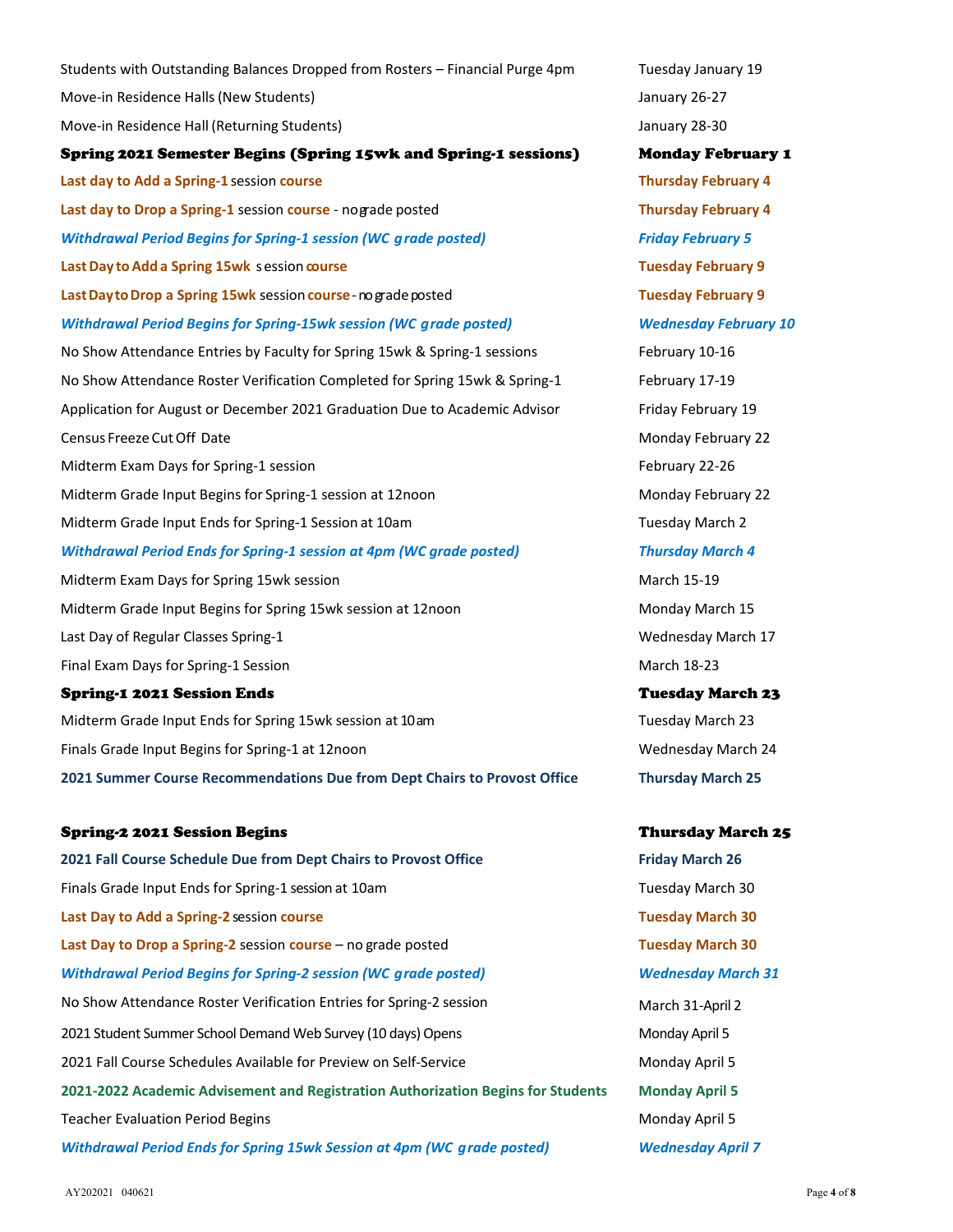Outstanding Incomplete ("I") Grades from Fall 2020 Converted to "F"s Friday April 9 **2021 Fall Registration Begins for Continuing Students Monday April 12**  Midterm Exam Days for Spring-2 session April 15-20 Midterm Grade Input Begins for Spring-2 Session at 12noon Thursday April1 15 2021 Student Summer School Demand Web Survey (10 days) Closes Thursday April 15 Teacher Evaluation Period Ends Friday April 16 Review of Financing Options for Survey Participants for Summer Registration Opens Friday April 16 Mid-term Grade Input Ends for Spring-2 Session at 10am Thursday April 22 **2021 Summer Course Schedules Available for Preview on Self-Service Friday April 23 2021 Summer Registration Begins Monday April 23**  *Withdrawal Period Ends for Spring-2 session at 4pm (WC grade posted) Wednesday April 28* Last Day of Regular Classes for Spring 15wk and Spring-2 sessions Friday May 7 Final Exam Week for Spring 15wk and Spring-2 sessions May 10-14 Final Grade Input Begins for Spring 15wk and Spring-2 sessions Monday May 10 Residence Hall Occupancy Ends (Halls Close at 6pm) Friday May 14 Spring 2021 Semester Ends (Spring 15wk and Spring-2 sessions) Friday May 14

### May Commencement Saturday May 15

Final Grade Input Ends for Spring 15wk and Spring-2 sessions Wednesday May 19 Spring Degree Conferral Postings on Transcripts Completed by the Registrar's Office Friday June 4

### **Summer 2021 Important Dates and Deadlines**

*Summer 11 weeks Session May 24, 2021 – August 6, 2021 Summer - 1 (1st 5 weeks Session) May 24, 2021 – June 25, 2021 Summer - 2 (2nd 5 weeks Session) July 6, 2021 – August 6, 2021 Summer Bridge (5 weeks Session) June 27, 2021 – July 30, 2021*

| <b>2021 Summer Registration Begins</b> | <b>Monday April 23</b> |
|----------------------------------------|------------------------|
|                                        |                        |

Summer 2021 Semester Bills Due Friday May 14 Students with Outstanding Balances Dropped from Rosters - Financial Purge 4pm Tuesday May 18

### Summer 11wk 2021 Session Begins Monday May 24

**Last day to Add a Summer 11wk** session course **by a strategies of the Summer Course of the Wednesday May 26 Last day to Drop a Summer 11wk** session **course** - no grade posted **Wednesday May 26** *Withdrawal Period Begins for Summer 11wk session (WC grade posted) Thursday May 27*

Summer 11 *(11 weeks Session) May 24, 2021 – August 6, 2021*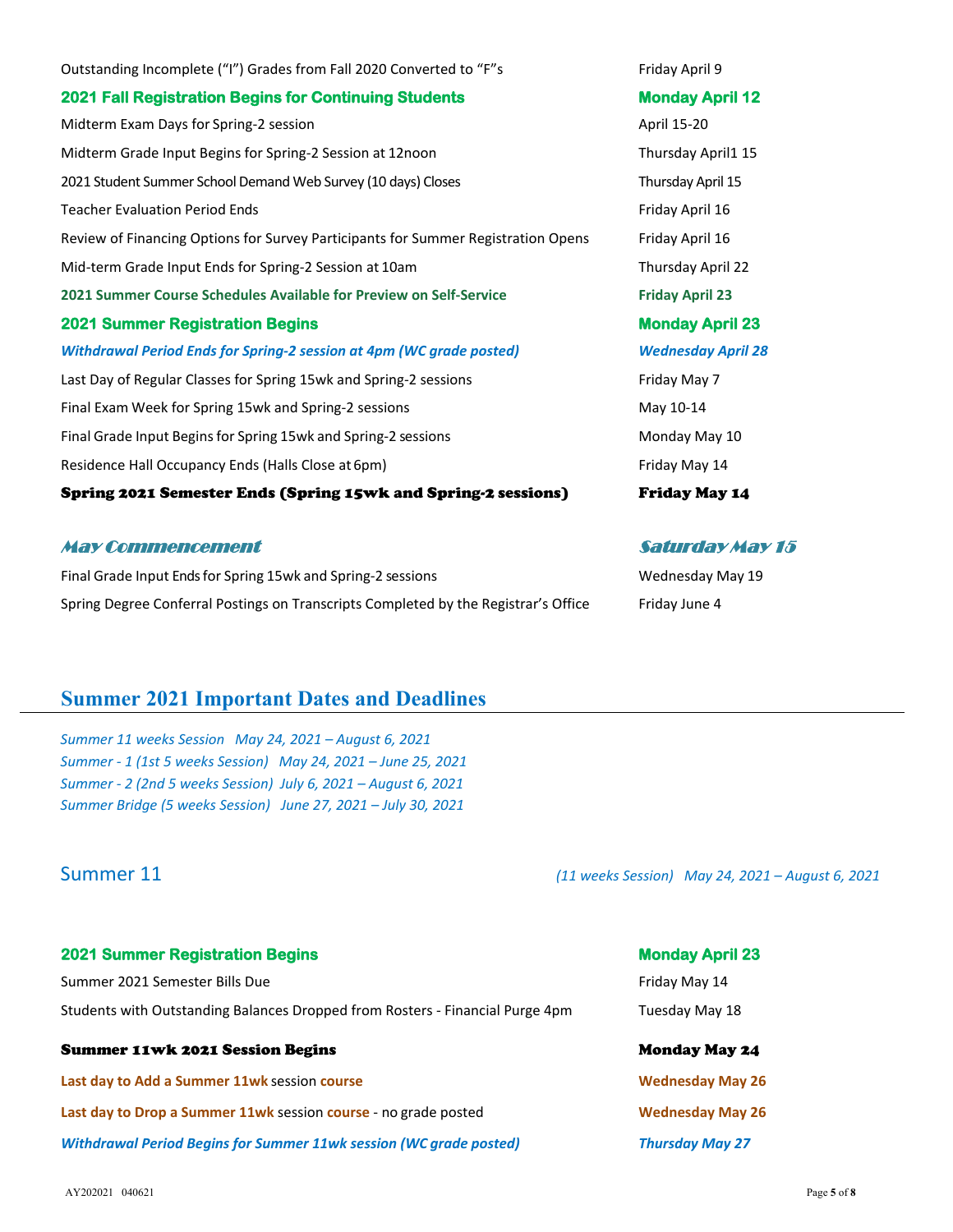| No Show Attendance Roster Verification Entries for Summer 11wk session         | May 27-June 1           |
|--------------------------------------------------------------------------------|-------------------------|
| Memorial Day Holiday (No Classes)                                              | Monday May 31           |
| Summer 11wk Classes Resume                                                     | Tuesday June 1          |
| Midterm Exam Days for Summer 11wk session                                      | June 28-July 1          |
| Midterm Grade Input Begins for Summer 11wk at 12 noon                          | Monday June 28          |
| Independence Day Holiday (No Classes)                                          | Monday July 5           |
| Summer 11wk Classes Resume                                                     | Tuesday July 6          |
| Midterm Grade Input Ends for Summer 11wk session at 10 am                      | Wednesday July 7        |
| <b>Withdrawal Period Ends for Summer 11wk session at 4pm (WC grade posted)</b> | <b>Monday July 19</b>   |
| Last day of Regular classes Summer 11wk session                                | Friday July 30          |
| Final Exam Period for Summer 11wk session                                      | Monday August 2-6       |
| Finals Grade Input Begins for Summer 11wk at 12 noon                           | Monday August 2         |
| <b>Summer 11wk 2021 Session Ends</b>                                           | <b>Friday August 6</b>  |
| Finals Grade Input Ends for Summer 11wk at 10 am                               | Tuesday August 10       |
| Summer Degree Conferral Postings Completed by the Registrar's Office           | <b>Friday August 27</b> |

Summer 1 *(1st 5 weeks Session) May 24, 2021 – June 25, 2021*

| <b>2021 Summer Registration Begins</b>                                        | <b>Monday April 23</b>  |
|-------------------------------------------------------------------------------|-------------------------|
| Summer 2021 Semester Bills Due                                                | Friday May 14           |
| Students with Outstanding Balances Dropped from Rosters - Financial Purge 4pm | Tuesday May 18          |
| <b>Summer-1 2021 Semester Begins</b>                                          | <b>Monday May 24</b>    |
| Last day to Add a Summer-1 session course                                     | <b>Tuesday May 25</b>   |
| Last day to Drop a Summer-1 session course - no grade posted                  | <b>Tuesday May 25</b>   |
| <b>Withdrawal Period Begins for Summer-1 session (WC grade posted)</b>        | <b>Wednesday May 26</b> |
| No Show Attendance Roster Verification Entries for Summer-1 session           | May 26-June 1           |
| Memorial Day Holiday (No Classes)                                             | Monday May 31           |
| Summer-1 Classes Resume                                                       | Tuesday June 1          |
| Midterm Exam Days for Summer-1 session                                        | Monday June 7-10        |
| Midterm Grade Input Begins for Summer-1 session at 12noon                     | Monday June 7           |
| Midterm Grade Input Ends for Summer-1 session at 10am                         | Monday June 14          |
| <b>Withdrawal Period Ends for Summer-1 session at 4pm (WC grade posted)</b>   | <b>Tuesday June 15</b>  |
| Last day of Regular classes Summer-1 session                                  | Monday June 21          |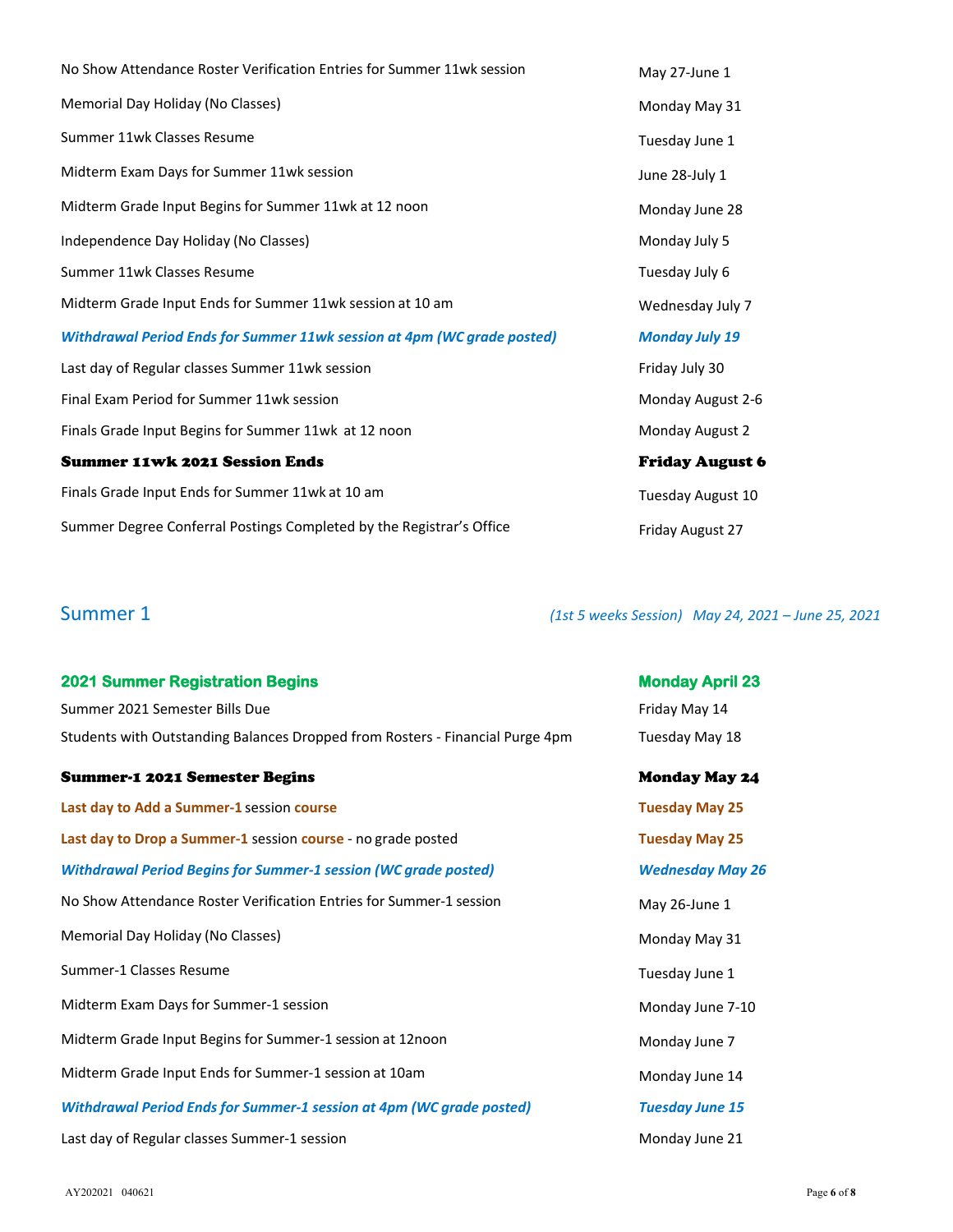Final Exam Days for Summer-1 session June 22-25 Finals Grade Input Begins for Summer-1 at 12noon Tuesday June 22

### Summer-1 2021 Session Ends Friday June 25

Finals Grade Input Ends for Summer-1 at 10am decrees the control of the Tuesday June 29

Summer 2 *(2nd 5 weeks Session) July 6, 2021 – August 6, 2021*

| <b>2021 Summer Registration Begins</b>                                        | <b>Monday April 23</b>  |
|-------------------------------------------------------------------------------|-------------------------|
| Summer 2021 Semester Bills Due                                                | Friday June 25          |
| Students with Outstanding Balances Dropped from Rosters - Financial Purge 4pm | Tuesday June 29         |
| Fourth of July Holiday (No Classes)                                           | Monday July 5           |
| Summer-2 2021 Session Begins                                                  | <b>Tuesday July 6</b>   |
| Last day to Add a Summer-2 session course                                     | <b>Wednesday July 7</b> |
| Last day to Drop a Summer-2 session course - no grade posted                  | <b>Wednesday July 7</b> |
| <b>Withdrawal Period Begins for Summer-2 session (WC grade posted)</b>        | <b>Thursday July 8</b>  |
| No Show Attendance Roster Verification Entries for Summer-2 session           | <b>July 8-13</b>        |
| Midterm Exam Days for Summer-2 session                                        | July 19-22              |
| Midterm Grade Input Begins for Summer-2 session at 12noon                     | Monday July 19          |
| Midterm Grade Input Ends for Summer-2 session at 10am                         | Monday July 26          |
| <b>Withdrawal Period Ends for Summer-2 session at 4pm (WC grade posted)</b>   | <b>Tuesday July 27</b>  |
| Last day of Regular classes Summer-2 session                                  | Monday August 2         |
| Final Exam Days for Summer-2 session                                          | August 3-6              |
| Finals Grade Input Begins for Summer-2 at 12noon                              | Tuesday August 3        |
| <b>Summer-2 2021 Session Ends</b>                                             | <b>Friday August 6</b>  |
| Finals Grade Input Ends for Summer-2 at 10am                                  | Tuesday August 10       |

## Summer Bridge *(5 week Session) June 26, 2021 – July 30, 2021*

| Summer Bridge 2021 Semester Bills Due                             | Friday June 25         |
|-------------------------------------------------------------------|------------------------|
| Move-in and Orientation                                           | June 26-27             |
| <b>Summer Bridge 2021 Session Classes Begins</b>                  | <b>Monday June 28</b>  |
| Last day to Add a Summer Bridge session course                    | <b>Tuesday June 29</b> |
| Last day to Drop a Summer Bridge session course - no grade posted | <b>Tuesday June 29</b> |